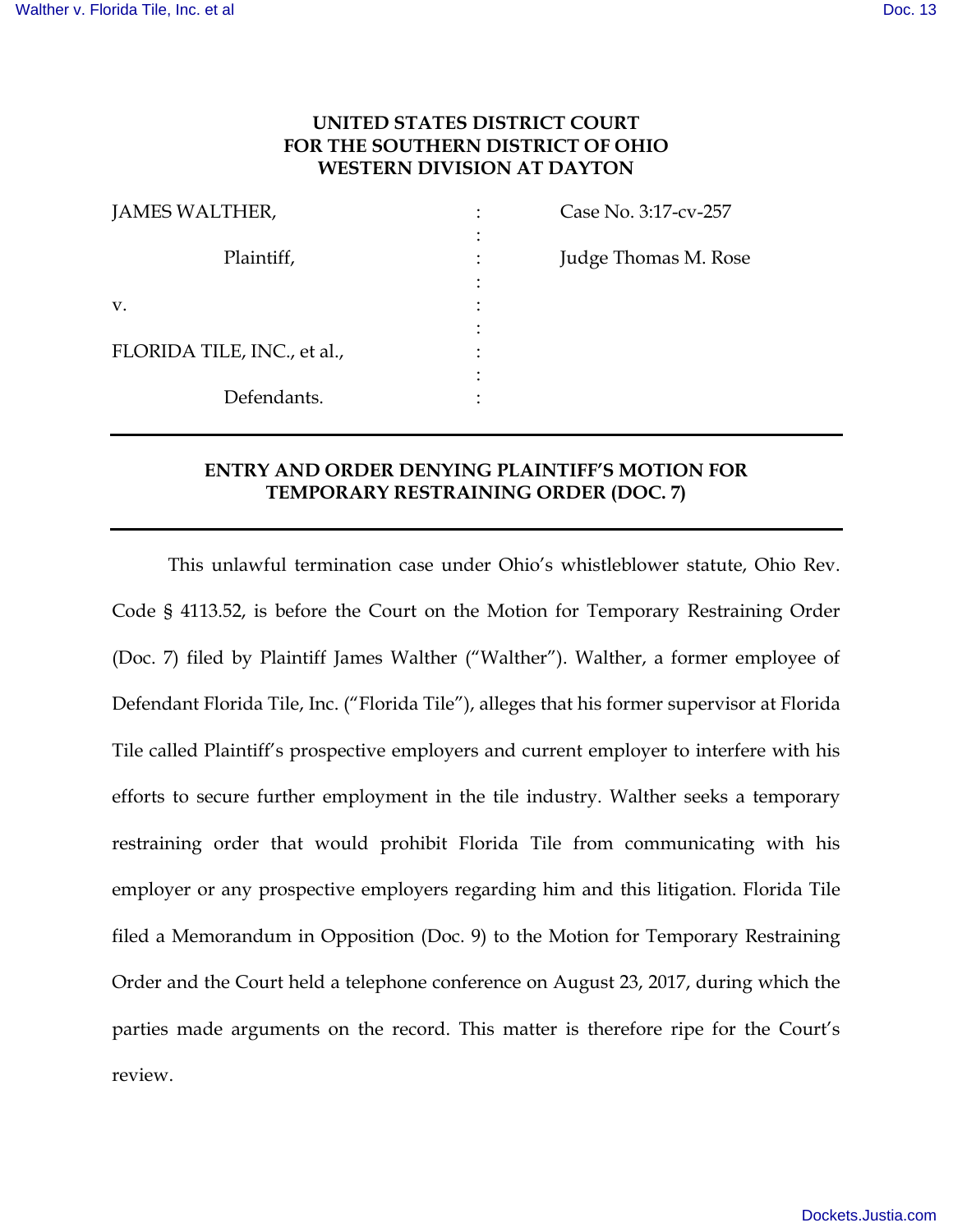As Walther has not presented evidence showing that he would suffer irreparable harm without the requested injunction, the Court **DENIES** the Motion for Temporary Restraining Order.

### **I. LEGAL STANDARD**

 The factors to be weighed before issuing a temporary restraining order are the same as those considered before issuing a preliminary injunction. *Workman v. Bredesen*, 486 F.3d 896, 904-05 (6th Cir. 2007). When deciding a motion for preliminary injunction, a district court must consider:

- (1) Whether the movant would suffer irreparable harm without the injunction;
- (2) Whether issuance of the injunction would cause substantial harm to others;
- (3) Whether the public interest would be served by the issuance of the injunction; and
- (4) Whether the movant has demonstrated a strong likelihood of success on the merits as to each claim.

*Overstreet v. Lexington-Fayette Urban County Gov't*, 305 F.3d 566, 573 (6th Cir. 2002).

While these factors are not prerequisites, but factors to be balanced together, a finding that there is no likelihood of irreparable harm or no likelihood of success on the merits is often fatal. *Gonzales v. Nat'l Bd. of Med. Exam'rs*, 225 F.3d 620, 625 (6th Cir. 2000). "The party seeking a preliminary injunction bears a burden of justifying such relief, including showing irreparable harm and likelihood of success." *Kentucky v. U.S. ex rel. Hagel*, 759 F.3d 588, 600 (6th Cir. 2014), quoting *Michigan Catholic Conf. & Catholic Family Servs. v. Burwell*, 755 F.3d 372, 382 (6th Cir. 2014).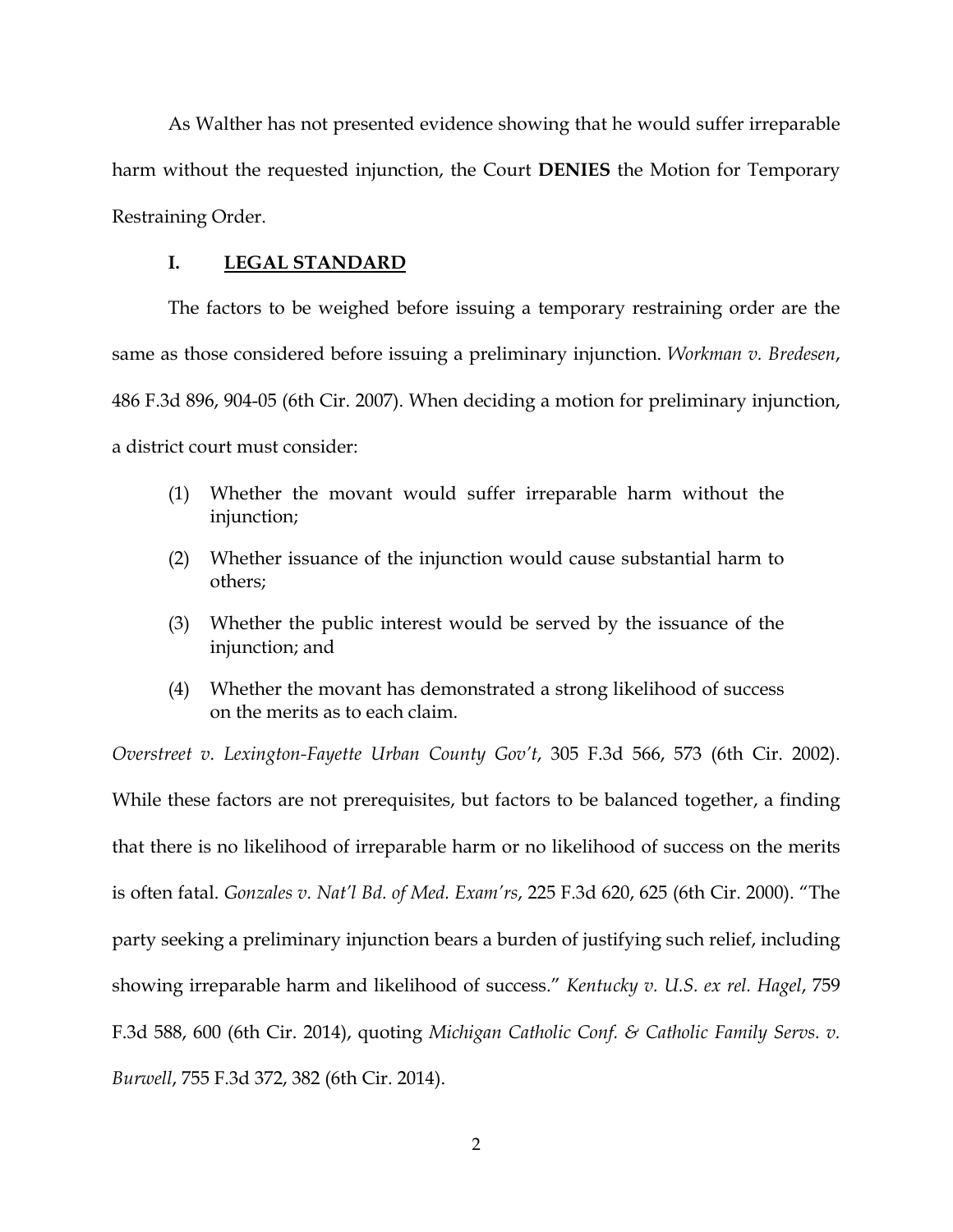### **II. ANALYSIS**

Plaintiff's Motion for Temporary Restraining Order fails because he has not shown that he is likely to suffer irreparable harm if the requested injunction is not granted. Plaintiff claims that his former supervisor at Florida Tile – a man named Jason Tackett – contacted Plaintiff's current employer on August 16, 2017 and discussed Plaintiff's employment. (Doc. 7-1 at  $\P$  4.) Plaintiff also asserts that Tackett previously attempted to contact Plaintiff's prospective employers on at least four occasions. (*Id.* at ¶ 3.) Plaintiff does not know of any business reason why Tackett would call his current employer and therefore *fears* that Tackett is defaming him and attempting to sabotage his career. (*Id*. at ¶¶ 5-6.)

What is most significant about these assertions is what Plaintiff does not know. Plaintiff does not know what Tackett said to his current employer or what Tackett planned to say to his prospective employers. Plaintiff also does not know what his employer thought of the August 16th discussion with Tackett—assuming Tackett defamed Plaintiff—and whether the employer plans to take any action in response. Thus, there is no evidence that Plaintiff is in any real jeopardy of losing his current job or that he would be unable to secure other employment if he did. These are significant unknowns that make it impossible for Plaintiff to establish that he is likely to suffer irreparable harm without an injunction.

It is also significant that Plaintiff is currently employed, despite whatever actions Tackett might—or might not—have taken to sabotage Plaintiff's career. As Plaintiff stated during the telephone conference on his motion, what is at issue is Plaintiff's duty